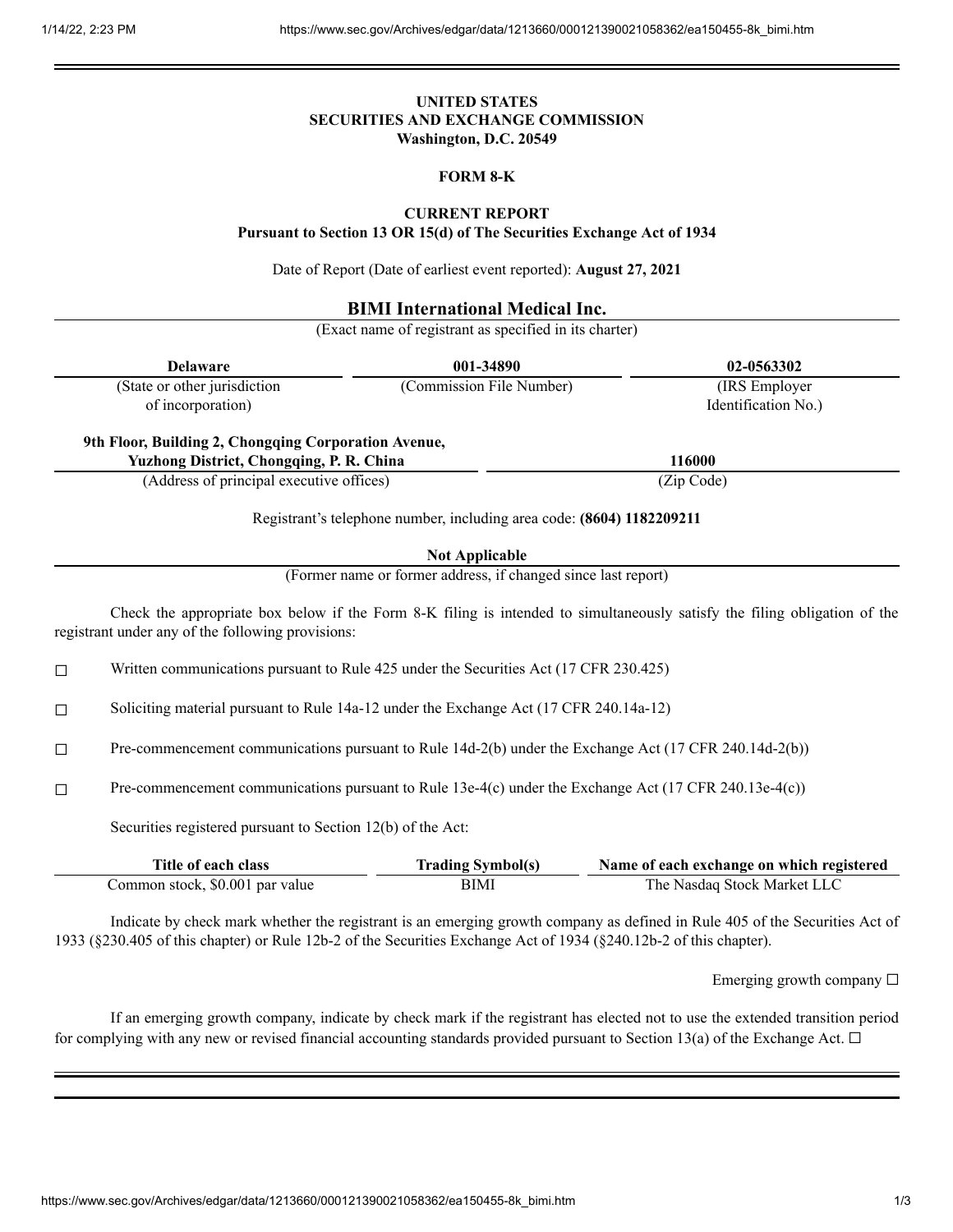## **Item 2.01. Completion of Acquisition or Disposition of Assets.**

As previously disclosed on February 1, 2020, the Registrant entered into a stock purchase agreement (the "Guanzan SPA") to acquire Chongqing Guanzan Technology Co., Ltd. ("Guanzan"). Pursuant to the Guanzan SPA, the Registrant agreed to purchase all the issued and outstanding equity interests in Guanzan (the "Guanzan Shares") for RMB 100,000,000 (approximately \$14,285,714), to be paid by the issuance of 950,000 shares of the common stock of the Company (the "Common Stock") and the payment of RMB 80,000,000 in cash (the "Guanzan Cash Consideration"). The transaction closed on March 18, 2020 at which time 950,000 shares of Common Stock were issued to the seller. The Guanzan Cash Consideration, which is subject to post-closing adjustments based on the performance of Guanzan in the years ending December 31, 2020 and 2021, was s paid partially on November 30, 2020 in the form of 1,000,000 shares of Common Stock (the "Prepayment") pursuant to a Prepayment and Amendment Agreement.

Pursuant to the Guanzan SPA, as amended, if Guanzan's 2020 prorated revenue equals or exceeds the targeted 2020 prorated revenue, which is RMB 78,600,000 (the "Target"), the entire amount of the Cash Consideration, minus the amount of the Prepayment (the "Updated Cash Consideration"), would become payable in 2021 and the seller would not be eligible to receive any additional payment under the Guanzan SPA. On March 9, 2021, the parties to the Guanzan SPA agreed that Guanzan's 2020 prorated revenue in 2020 exceeded the Target, and therefore the Updated Cash Consideration in the amount of RMB 60,000,000 is payable. The Registrant elected to exercise its option to pay the Updated Cash Consideration in the form of 4,600,000 shares of Common Stock (the "Guanzan Final Payment Shares"), based on the volume weighted average closing price per share of the Common Stock of \$2.02 per share for the preceding 20-day period, as reported by NASDAQ. On June 15, 2021, the Registrant's stockholders approved the issuance of the 4,600,000 shares of Common Stock to Ms. Zhou Li, the prior owner of Guanzan and a resident of the PRC, or her designee(s), which approval was reported on June 16, 2021. On August 27, 2021, the 4,600,000 shares of Common Stock were issued.

## **Item 3.02 Unregistered Sale of Equity Securities.**

The information required to be reported under this Item is incorporated by reference to Item 2.01 of this Current Report on Form 8-K.